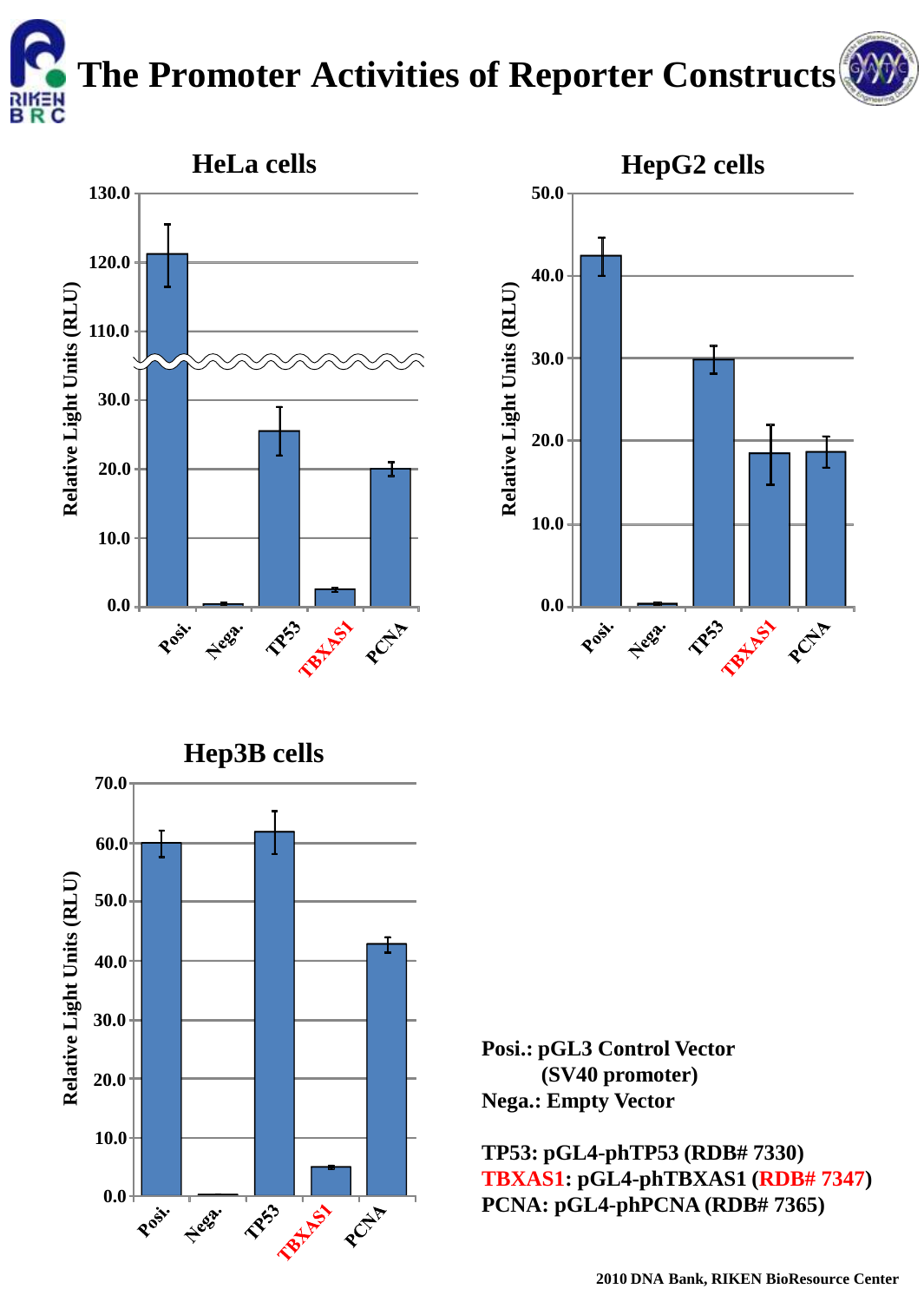

| 1st Nucleotide Sequence    |                                                                        |                                          |
|----------------------------|------------------------------------------------------------------------|------------------------------------------|
| File Name                  | : Reference Seq gnu                                                    |                                          |
| Sequence Size : 5563       |                                                                        |                                          |
|                            |                                                                        |                                          |
| 2nd Nucleotide Sequence    |                                                                        |                                          |
| File Name                  | : RDB7347F fasta                                                       |                                          |
| Sequence Size : 611        |                                                                        |                                          |
|                            |                                                                        |                                          |
| Unit Size to Compare $= 1$ |                                                                        |                                          |
| Pick up Location $= 1$     |                                                                        |                                          |
|                            |                                                                        |                                          |
|                            |                                                                        |                                          |
|                            | [99.659% / 587 bp] INT/OPT. Score: $\langle$ 2220/ 2316 >              |                                          |
|                            |                                                                        |                                          |
| 1'                         |                                                                        | GGCCTAA CTGGCCGGTA CCTGAGCTCG CTAGCCTCGA |
|                            |                                                                        |                                          |
|                            | 1" TGCAGGTGCC AGAACATTTC TCTGGCCTAA CTGGCCGGTA CCTGAGCTCG CTAGCCTCGA   |                                          |
|                            |                                                                        |                                          |
|                            | 38' GGATATGGCT GCAGAAGTTT TCCTTGATTC TTCCCCCAAA TATGTTTTCC AAGCTTTTAG  |                                          |
|                            |                                                                        |                                          |
|                            | 61" GGATATGGCT GCAGAAGTTT TCCTTGATTC TTCCCCCAAA TATGTTTTCC AAGCTTTTAG  |                                          |
|                            |                                                                        |                                          |
| 98'                        | AATTCTCTTC TTCCTCAGGA ACACCAATTA TTCTTAGGTT TGGTCATTTA ACATAATCCC      |                                          |
|                            |                                                                        |                                          |
|                            | 121" AATTCTCTTC TTCCTCAGGA ACACCAATTA TTCTTAGGTT TGGTCATTTA ACATAATCCC |                                          |
|                            | 158' AGACTTCTTG GAGGCTTTGT TCATATTTTC TTATTCTTTT TTCTTTGTCT TTGTTGAATT |                                          |
|                            |                                                                        |                                          |
|                            | 181" AGACTTCTTG GAGGCTTTGT TCATATTTTC TTATTCTTTT TTCTTTGTCT TTGTTGAATT |                                          |
|                            |                                                                        |                                          |
|                            | 218' GGGTTAATTT GAAGACCTTG TCTTTGAGCT CTGATTTTCT TTCTTCTACT TGTTCAATTC |                                          |
|                            |                                                                        |                                          |
|                            | 241" GGGTTAATTT GAAGACCTTG TCTTTGAGCT CTGATTTTCT TTCTTCTACT TGTTCAATTC |                                          |

[ GENETYX : Nucleotide Sequence Homology Data ]

Date: 2010.03.02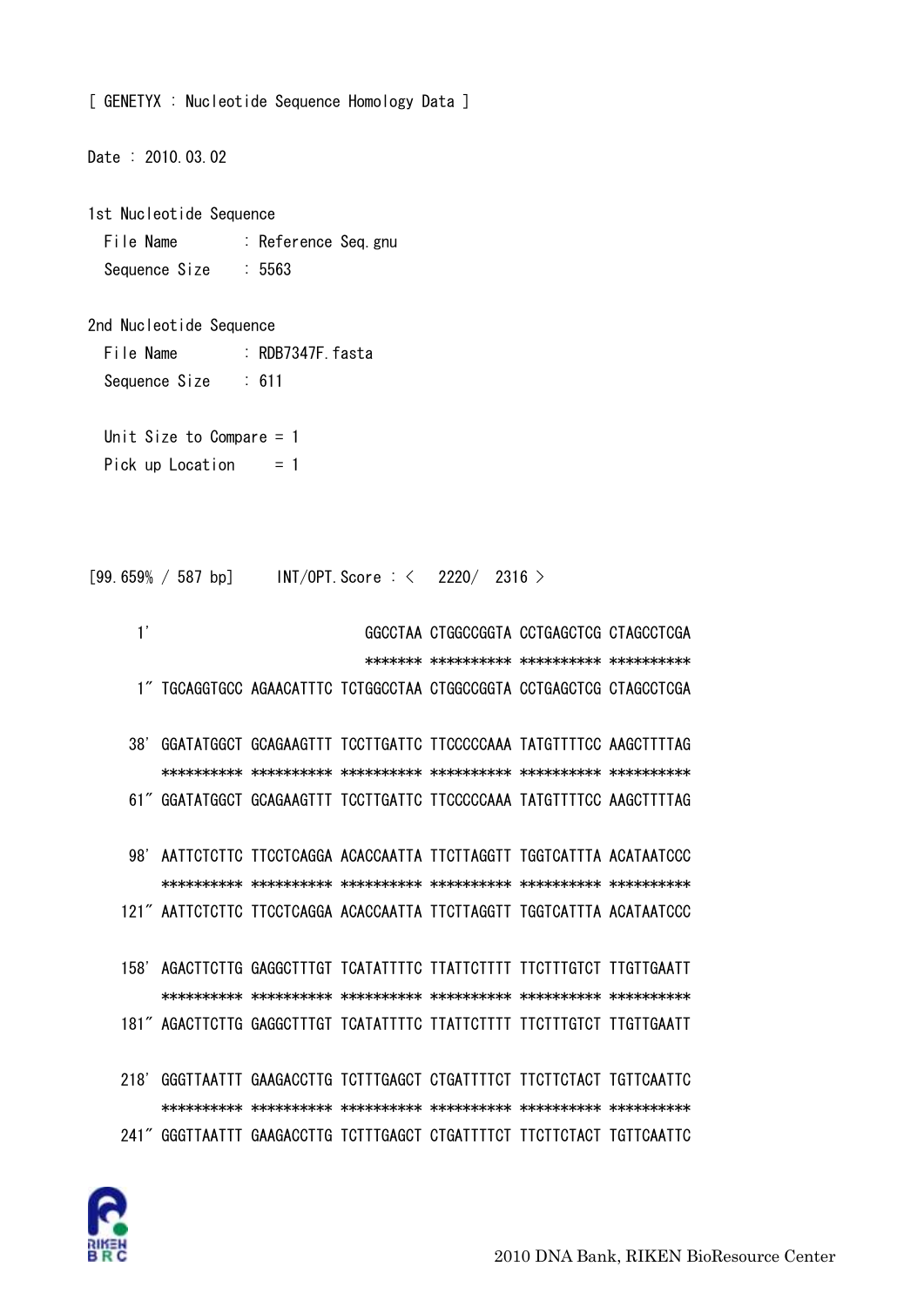278' TATTGCTGAG ACTTTCCAGA GCATTTCACA TTTCTAAAAG TGTGTCCAAA GTTTCCTGAA \*\*\*\*\*\*\*\*\*\* \*\*\*\*\*\*\*\*\*\* \*\*\*\*\*\*\*\*\*\* \*\*\*\*\*\*\*\*\*\* \*\*\*\*\*\*\*\*\*\* \*\*\*\*\*\*\*\*\*\* 301" TATTGCTGAG ACTTTCCAGA GCATTTCACA TTTCTAAAAG TGTGTCCAAA GTTTCCTGAA

 338' TTTTCAATTA TTTTTTCTTT AAGCTATTTC ATTGAATATT TCTCCCATTC AATATTGGGG \*\*\*\*\*\*\*\*\*\* \*\*\*\*\*\*\*\*\*\* \*\*\*\*\*\*\*\*\*\* \*\*\*\*\*\*\*\*\*\* \*\*\*\*\*\*\*\*\*\* \*\*\*\*\*\*\*\*\*\* 361" TTTTCAATTA TTTTTTCTTT AAGCTATTTC ATTGAATATT TCTCCCATTC AATATTGGGG

 398' GATTGTGTTG GGAGAGGAGG GTCTCCCTTT CCCACTTCCG CAAATGGGGC ACTCACAGTA \*\*\*\*\*\*\*\*\*\* \*\*\*\*\*\*\*\*\*\* \*\*\*\*\*\*\*\*\*\* \*\*\*\*\*\*\*\*\*\* \*\*\*\*\*\*\*\*\*\* \*\*\*\*\*\*\*\*\*\* 421" GATTGTGTTG GGAGAGGAGG GTCTCCCTTT CCCACTTCCG CAAATGGGGC ACTCACAGTA

 458' TTTGGAGTGT CTTCTGGGTC CTGCAGGAGC AGTCTGGTTC CTTCAGAGAG TCTGTGGGTC \*\*\*\*\*\*\*\*\*\* \*\*\*\*\*\*\*\*\*\* \*\*\*\*\*\*\*\*\*\* \*\*\*\*\*\*\*\*\*\* \*\*\*\*\*\*\*\*\*\* \*\*\*\*\*\*\*\*\*\* 481" TTTGGAGTGT CTTCTGGGTC CTGCAGGAGC AGTCTGGTTC CTTCAGAGAG TCTGTGGGTC

 518' CTTTTGGGAT TGCTGGTTTT TTCTTGCAGT TGATCT-GGA GCTAAAATTC ACCAT-GGAA \*\*\*\*\*\*\*\*\*\* \*\*\*\*\*\*\*\*\*\* \*\*\*\*\*\*\*\*\*\* \*\*\*\*\*\* \*\*\* \*\*\*\*\*\*\*\*\*\* \*\*\*\*\* \*\*\*\* 541" CTTTTGGGAT TGCTGGTTTT TTCTTGCAGT TGATCTGGGA GCTAAAATTC ACCATGGGAA

- 576' GCCTCCAGAT GCTGCTCTGT CTGAAGCTGC AATCTAGTCC TGCCACCCAG CCACTATGAT \*\*\*\*\*\*\*\*\*\*
- 601" GCCTCCAGAT T

1st Nucleotide Sequence

File Name : Reference Seq.gnu Sequence Size : 5563

2nd Nucleotide Sequence

File Name : RDB7347R.fasta (Complementary) Sequence Size : 402

 Unit Size to Compare = 1 Pick up Location  $= 1$